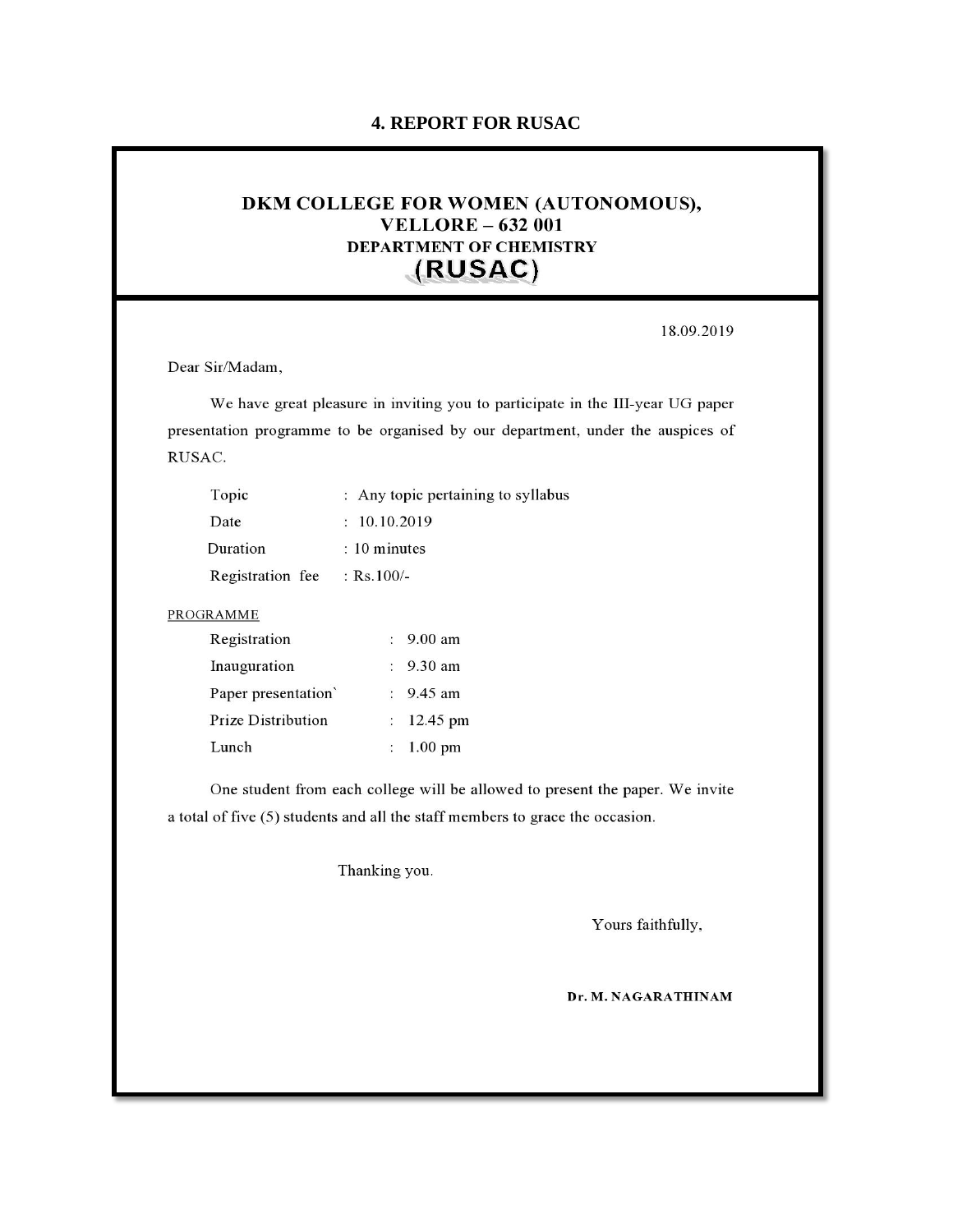Intercollegiate III-Year UG paper presentation was held on  $10<sup>th</sup>$  October 2019 at Kaveri hall D. K. M. College for Women, Vellore. Students from 13 member colleges namely AAA College, Cheyyar, AAA College, Walajah, GTM College, Gudiyatham, MGA College, Vellore, RTG College, Polur, Islamiah College, Vaniyambadi, ASMW College, Arcot, Auxilium College, Vellore, Voorhees College, Vellore, Sacred Hearts College, Thirupathur, CAH College, Melvisharam, Shanmuga Arts and Science College, T.V. Malai and D.K.M. College for Women, Vellore of RUSAC took part in this event. 64 students and 6 staff members participated actively.

The programme started with the prayer. Dr. M. Nagarathinam, Head of the department of Chemistry, D.K.M.College welcome the gathering. Students presented papers in various topics pertaining to the curriculum. It was judged by two staff members namely R. Subasri, Assistant Professor of Chemistry, Shanmuga Arts and Science College, T.V. Malai and K. Sharmila, Assistant Professor of Chemistry, GTM College, Gudiyatham. The results will based on the presentation, slides and questionary session. Each student presented a paper for 8 mins followed by 2 mins for questions. The prize winners are given below.

| <b>Name</b>   | <b>College</b>                                             | <b>Topic</b>               | <b>Prize</b> |
|---------------|------------------------------------------------------------|----------------------------|--------------|
| T. Sindhu     | D.K.M.College for women, Vellore   Conformational Analysis |                            |              |
| G. Prem Kumar | MGA College, Vellore                                       | <b>Nuclear Reactor</b>     |              |
| P. Valarmathi | GTM Collge, Gudiyatham                                     | <b>Aldol Condenssation</b> |              |

The certificates were distributed to the participants and the prizes to the winners by V. Vijayakumar, Secretary, RUSAC and Dr. M. Nagarathinam, Head of the department of Chemistry, D.K.M.College, Vellore. Vote of thanks was given by Dr. T. Gomathi, Executive member of RUSAC, D.K.M.College, Vellore. The programme came to an end with national anthem.

The participants were taken to the DST FIST lab of D.K.M.College, Vellore. They were shown the various instruments such as FTIR, Uv vis Spectrophotometer, AAS, Auto analyser and Lyophiliser present in the lab. Students were delighted to see the instruments and interacted with the staff members.